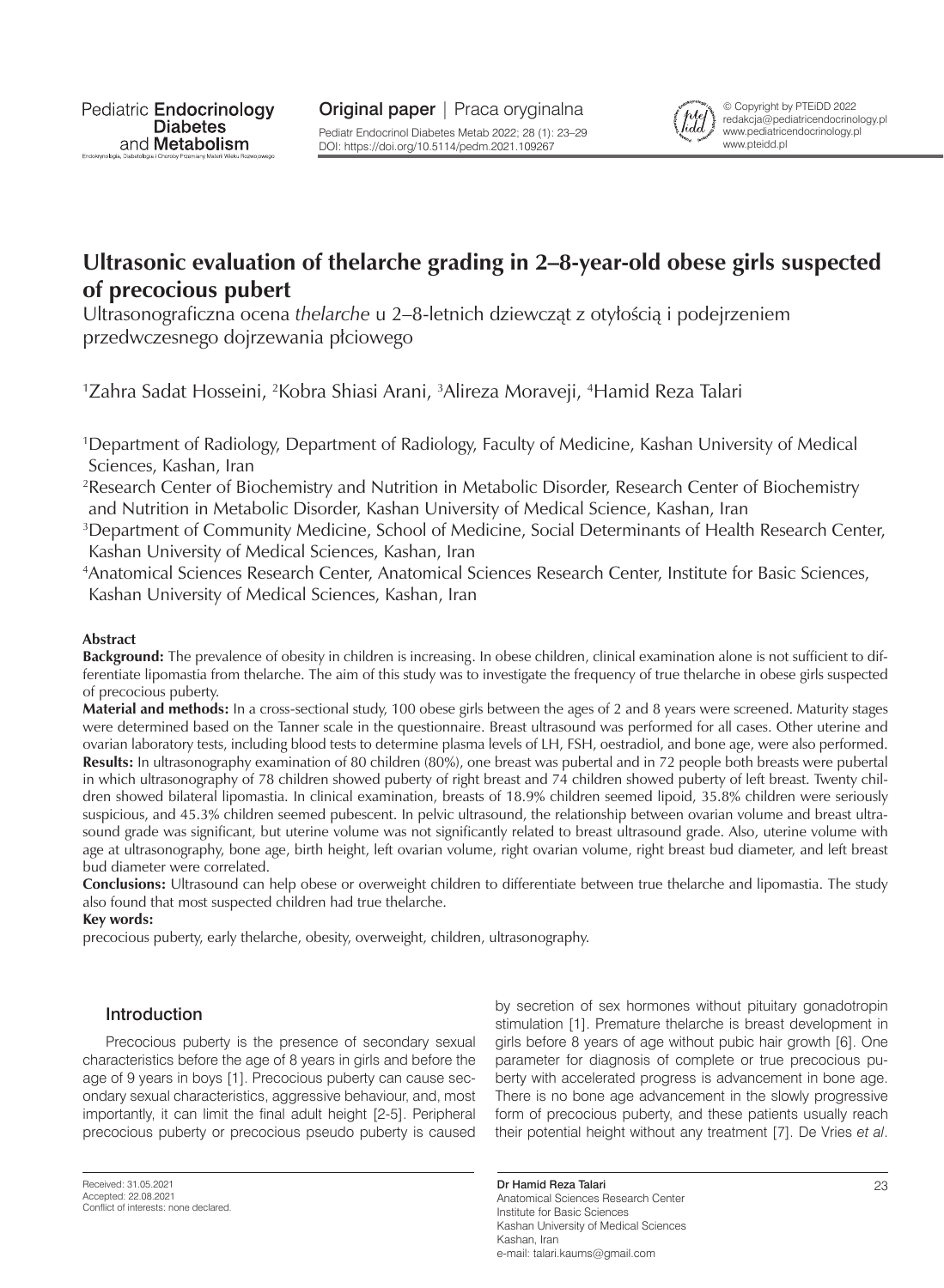mentioned that there will be a normal final height in a girl with premature thelarche and without any bone age advancement and pubic hair growth. So, there is no need to treat in these cases. If precocious pseudo puberty is not treated, patients usually experience secondary central precocious puberty [8]. Obesity and puberty can increase the bone age. Many studies show the association between obesity and puberty timing [9- 11]. Chonchaiya *et al.* in 2008 performed a study on 62 obese children at the age of 5-17 years (38 boys and 24 girls) and showed that there is a positive relationship between obesity grading and bone age advancement [12]. This result is in line with other studies [9, 13, 14]. However, no advanced bone age and accelerated growth is observed in the early stages of precocious puberty. In girls, development of breast bud and forming the glandular tissue in the breast can be affected by hormones and occur during puberty. Physiological changes include increased subcutaneous fat and connective tissue, the proliferation of ducts and lengthening and terminal ductal lobular unit development [15]. The Tanner scale is widely used to classify natural breast development in girls. This classification is only an outward description of breast development regardless of other factors such as ultrasonic findings. Ultrasound examination is more accurate in assessing breast development than the Tanner scale [1, 16]. Garcia *et al*. in 2000 described ultrasonic features of normal breast development in every stage of the Tanner scale. However, this study was only a descriptive report without any statistical analysis [7]. Calcaterra *et al*. showed that breast volume increases with its ultrasonic grading development. They also presented quantitative data of the developing breast using ultrasound [17]. A few studies focus on the relationship between ultrasound findings and hormonal status. Although evaluation of the breast bud diameter and breast ultrasonic grading can be useful for puberty assessment, it has limited ability for differentiation between true precocious puberty and precocious pseudo puberty [15]. The aim of this study is an evaluation of the true thelarche frequency in obese girls who are suspicious of precocious puberty. Regarding the importance of this subject, precocious puberty effects and since so far no similar study has been done we decided to do this study in order to find a more affordable method, like ultrasound, which is an available, valuable, safe, acceptable for children, and non-aggressive diagnostic method. It can also differentiate breast glandular tissue from adipose tissue, assess the pelvic organ puberty, and reduce our need for complicated biochemical diagnostic methods.

## Material and methods

In a cross-sectional study, 108 obese girls with breast enlargement at the age of 2-8 years, who attended a public hospital in Iran during the years 2018-2019, were analysed. Thelarche was determined on the basis of breast secondary growth at the beginning of the girl's puberty and with 2 stiffness just below the centre of the nipple unilaterally or bilaterally.

Height, weight, body mass index (BMI), and sexual maturity rating were recorded for cases. The children's height was measured using a Harpenden Stadiometer and their weight by SECA scales. BMI was calculated by using BMI formula (weight [kg]/height [m] squared). Uterine and ovarian volume was calculated by this formula: length  $\times$  width $\times$  thickness  $\times$  0.52. we set up a questionnaire for collecting information such as age, gender, reason for seeing the doctor, age of puberty in the family, history of precocious puberty in the family, history of specific medications, history of central nervous system (CNS) problems such as accident or head injury, and history of meningitis or encephalitis. Puberty stage was determined on the basis of the Tanner scale in the questionnaire, and breast ultrasound was performed for all cases.

Other para clinical tests like determination of follicle-stimulating hormone (FSH), luteinizing hormone (LH), and oestradiol plasma level were performed. Also, determination of bone age was done; In case of thelarche confirmation or being puberty of uterine and ovarian volume. In the pelvic ultrasound investigation, the following parameters were evaluated: the length and width of the uterus, endometrial thickness, anterior-posterior diameter of the fundus, the ratio of fundus diameter to cervix, and uterine volume, and for the ovary: length, width, maximum size of the biggest ovary, and ovarian volume. Breast staging in the basis of clinical examination (Tanner scale) and ultrasound were done as below (Table I) [7].

#### *Statement of ethical committee*

All procedures performed in studies involving human participants were in accordance with the ethical standards of the institutional and national research committee and with the 1964 Helsinki declaration and its later amendments.

#### *Statistical analysis*

Data were analysed by SPSS version 16.0 software. Demographic variables were described using central tendency, and quantitative variables using dispersion and qualitative variables using frequency distribution tables. The Mann-Whitney test was used for comparison of quantitative data. The Pearson correlation coefficient was used for determination of the quantitative data correlation coefficient with normal distribution, and the Spearman correlation coefficient was used for non-normal distribution.  $P < 0.05$  was considered significant.

### **Results**

In our study, 108 obese or overweight girls suspected of precocious puberty, who visited a public hospital in Iran in the period 2018–2019 were analysed. Eight girls were removed from the study because of lack of cooperation and sufficient information. Of the remaining cases, 87 girls were obese and 13 girls were overweight, with the average age of 6.97  $\pm$ 1.09 years. Their average bone age was 7.68  $\pm$ 1.59 years (range 3–11 years). The bone age was advanced in 37.9% of the girls. Also, their average body mass index standard deviation score (BMI.SDS) was  $2.67 \pm 1.14$  (Table II).

In clinical examination, the breasts of 18.9% of children seemed lipoid, 35.8% were seriously suspicious, and 45.3%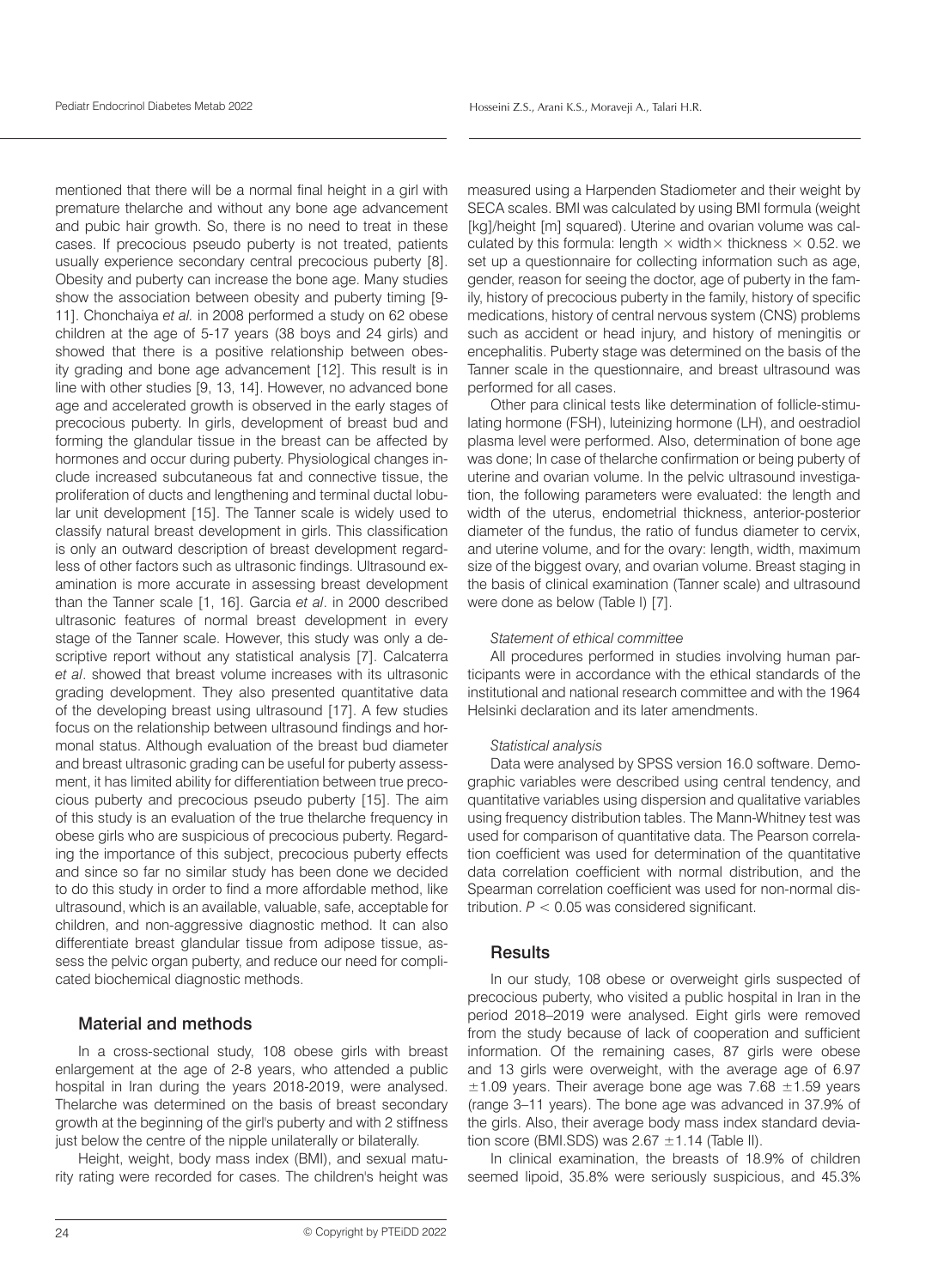| Grade | Tanner Stage                                                                                          | Ultrasound Grade                                                                                                                                                   |
|-------|-------------------------------------------------------------------------------------------------------|--------------------------------------------------------------------------------------------------------------------------------------------------------------------|
|       | Elevation of papilla only                                                                             | Prepubertal stage; ill-defined hyperechoic retroareolar tissue                                                                                                     |
| 2     | Elevation of breast and papilla as a small<br>mound; enlargement of areola diameter                   | Palpable subareolar bud before elevation; hyperechoic retroareolar<br>nodule with central star-shaped or linear hypoechoic area                                    |
| 3     | Further enlargement of breast and areola<br>with no separation of their contours                      | Obvious enlargement and elevation; extending hyperechoic<br>glandular tissue away from the retroareolar areas with central<br>spider-shaped hypoechoic region      |
|       | Projection of areola and papilla to form<br>a secondary mound above the level of the<br>breast        | Transient areolar mounding; hyperechoic periareolar fibroglandular<br>tissue with prominent central hypoechoic nodule and sometimes<br>subcutaneous adipose tissue |
| 5     | Projection of papilla only, due to recession<br>of the areola to the general contour of the<br>breast | Mature breast contour; hyperechoic glandular tissue with increased<br>subcutaneous fat tissue and without hypoechoic central nodule                                |

Table I. Breast ultrasound grades with detailed characteristic findings compared with clinical Tanner stages

seemed pubescent. In this study, breast ultrasound results were divided into 5 grades, in which grade 2 and above was considered as pubertal breast and children with lipomastia and grade 1 ultrasound was considered as non-pubertal breast.

In ultrasonography of 80 children (80%), 58.8% were in stage 2 and 41.3% was in stage 3. One breast was pubertal in at least 80 people (20 children had lipomastia), and both breasts were pubertal in 72 children (Table II). The average right breast bud (9.61  $\pm$ 5.91), left breast bud (9.19  $\pm$ 5.91), uterine volume average (1.55  $\pm$ 1.57), the ratio of uterine length to cervical length (1.13  $\pm$ 1.58), right ovarian volume average (1.12  $\pm$ 0.81), left ovarian volume average (1.06 $\pm$  0.76), FSH average  $(1.94 \pm 2.36)$ , LH average  $(0.58 \pm 0.65)$ , and oestradiol average  $(20.09 \pm 24.74)$  are listed in Table II.

There is a significant correlation between chronological age and bone age (*r* = 0.6, *p* < 0.001), BMI.SDS (*r* a –0.371,  $p = 0.004$ ), right breast ultrasound stage ( $r_s = 0.253$ ,  $p = 0.011$ ), left breast ultrasound stage ( $r<sub>s</sub>$  = 0.200,  $p$  = 0.046), right breast bud diameter  $(r = 0.303, p = 0.015)$ , left breast bud diameter  $(r = 0.264, p = 0.035)$ , uterine volume  $(r = 0.263, p = 0.008)$ , right ovarian volume  $(r = 0.215, p = 0.032)$ , and left ovarian volume (*r* = 0.320, *p* = 0.001) (Table III).

Bone age also had a significant relationship with advanced bone age (Eta =  $0.646$ ,  $p < 0.001$ ), left breast bud diameter ( $r = 0.329$ ,  $p = 0.022$ ), right ovarian volume ( $r = 0.261$ ,  $p = 0.035$ , and left ovarian volume ( $r = 0.284$ ,  $p = 0.021$ ). Advanced bone age in addition to bone age also had a significant relation to right breast ultrasound stage (Cramer's  $V = 0.342$ ,  $p = 0.033$ .

There was a correlation between BMI.SDS and right breast ultrasound stage  $(r<sub>s</sub> = -0.226, p = 0.041)$  and left ovarian volume  $(r = -0.235, p = 0.033)$ . There was a significant relation between clinical examination and right breast Tanner stage (Cramer's  $V = 0.718$ ,  $p < 0.001$ ) and left breast Tanner stage

(Cramer's  $V = 0.335$ ,  $p = 0.049$ ), but none of variables were correlated with Tanner stage of the left/right breast.

Right-breast ultrasound stage showed a relationship with left-breast ultrasound stage (Kendall's *tau-b* = 0.787, *p* = 0.001), right-breast bud diameter (*r <sup>s</sup>* = 0.448, *p* < 0.01), left-breast bud diameter  $(r<sub>s</sub> = 0.321, = 0.010)$ , right ovarian volume  $(r<sub>s</sub> = 0.241, p = 0.016)$ , and left ovarian volume  $(r<sub>s</sub> = 0.250, p = 0.012).$ 

Left breast ultrasound stage showed a significant relationship with the right-breast bud diameter  $(r<sub>s</sub> = 0.476, p < 0.001)$ , left-breast bud diameter ( $r<sub>s</sub>$  = 0.606,  $p$  < 0.001), right ovarian volume  $(r<sub>s</sub> = 0.199, p = 0.047)$ , and left ovarian volume  $(r<sub>s</sub> = 0.215, p = 0.032)$ . In terms of uterine and ovarian variables there was no relationship in children with lipomastia and true the larche ( $p > 0.05$ ).

Right breast bud diameter in addition to chronological age and left/right breast ultrasound diameter showed a significant relationship with left-breast bud diameter  $(r = 0.726)$ ,  $p$  < 0.001), uterine volume ( $r = 0.328$ ,  $p = 0.008$ ), the ratio of uterine length to cervical length  $(r = 0.535, p < 0.001)$ , left ovarian volume  $(r = 0.286, p = 0.022)$ , and FSH level  $(r = 0.378, p = 0.022)$  $p = 0.043$ .

Left-breast bud diameter, in addition to chronological age, bone age, left/right breast ultrasound stage and right-breast bud diameter, had a significant relationship with uterine volume  $(r = 0.430, p < 0.001)$ , the ratio of uterine length to cervical length ( $r = 0.325$ ,  $p = 0.009$ ), left ovarian volume ( $r = 0.307$ , *p* = 0.014), and FSH level (*r* = 0.400, *p* = 0.032).

Uterine volume, in addition to chronological age and right/ left-breast bud diameter, showed correlation with right ovarian volume (*r* = 0.446, *p* < 0.001), left ovarian volume (*r* = 0.429,  $p$  < 0.001), and FSH level, while the ratio of uterine length to cervical length had a significant relationship only with right/leftbreast bud diameter.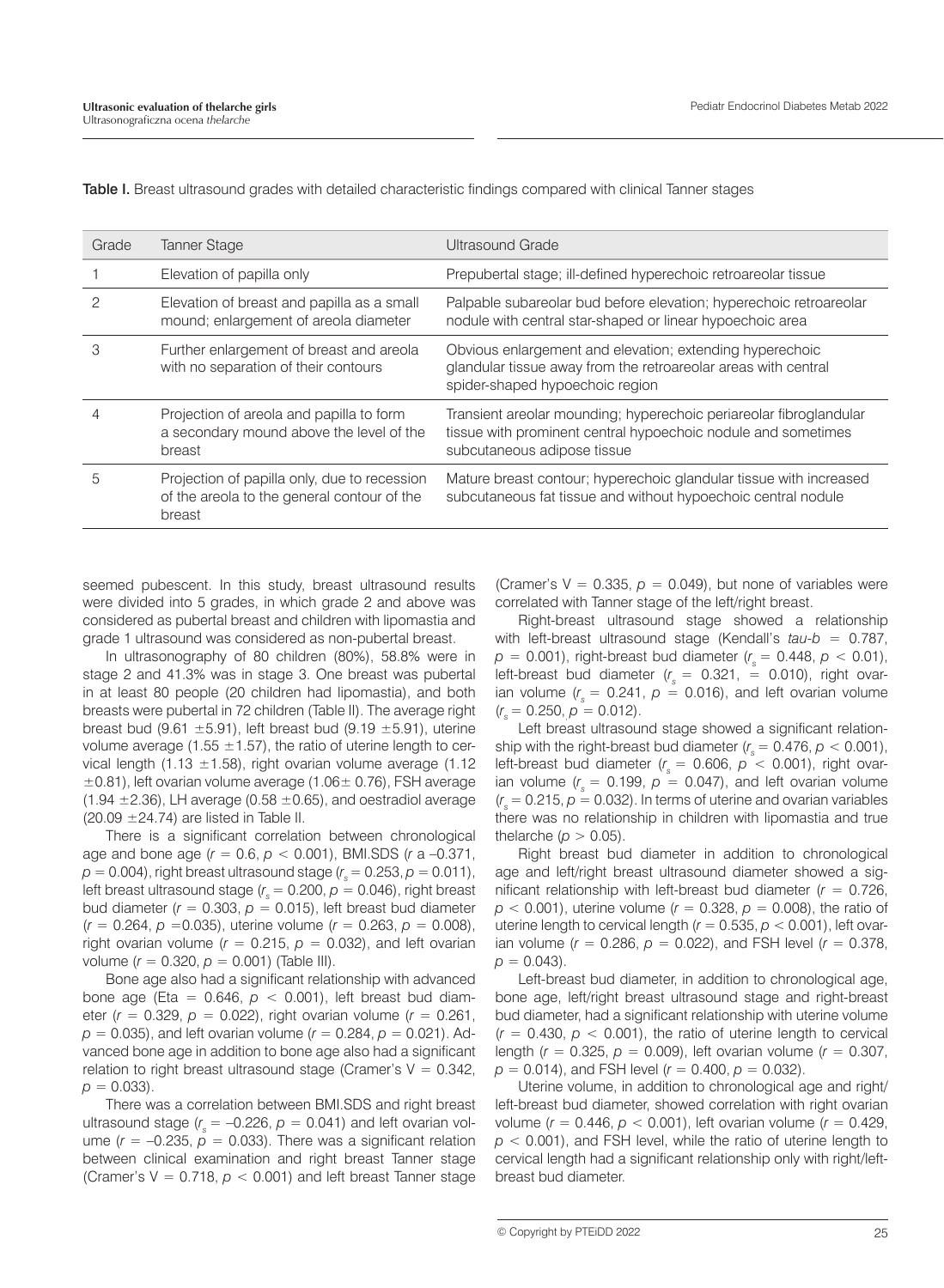Table II. Descriptive characteristics of study cases in terms of demographic variables, clinical examination, ultrasonic, and laboratory findings

| Variable              |                                                      | Number | Grading                                               | Frequency<br>(percentage)                     | average<br>$±$ Standard<br>deviation |
|-----------------------|------------------------------------------------------|--------|-------------------------------------------------------|-----------------------------------------------|--------------------------------------|
| Age                   |                                                      | 100    | $\overline{\phantom{0}}$                              | $\qquad \qquad -$                             | $6.97 \pm 1.09$                      |
| Bone age              |                                                      | 66     | $\overline{\phantom{0}}$                              |                                               | $7.68 \pm 1.59$                      |
| Advanced bone age     |                                                      | 66     | $\qquad \qquad -$                                     | $(37.9)$ 25                                   | $\overline{\phantom{0}}$             |
| <b>BMI.SDS</b>        |                                                      | 82     | $\equiv$                                              | $\equiv$                                      | $2.67 \pm 1.14$                      |
| Clinical examination* |                                                      | 53     | Lipoid<br>Highly<br>suspicious<br>pubertal            | (18.9) 10<br>(35.8) 19<br>(45.3) 24           |                                      |
| Tanner stage**        | Right/left breast                                    | 80     | $\mathbf{2}$<br>3                                     | $(58.8)$ 47<br>(41.3) 33                      | $\equiv$                             |
| Ultrasound stage      | Right breast                                         | 100    | 1<br>$\overline{c}$<br>3<br>$\overline{4}$            | $(22.0)$ 22<br>(73.0)73<br>(2.0) 2<br>(2.0) 2 |                                      |
|                       | Left breast                                          | 100    | $\mathbf{1}$<br>$\overline{c}$<br>3<br>$\overline{4}$ | (26.0) 26<br>(68.0) 68<br>(3.0)3<br>(3.0)3    |                                      |
|                       | Puberty of one breast                                | 100    |                                                       | (80.0) 80                                     |                                      |
|                       | Puberty of both<br>breasts                           | 100    |                                                       | $(72.0)$ 72                                   | $\overline{\phantom{0}}$             |
| Breast bud diameter*  | right                                                | 64     |                                                       | $\equiv$                                      | $5.58 \pm 9.61$                      |
|                       | left                                                 | 64     |                                                       |                                               | $5.91 \pm 9.19$                      |
| Uterine ultrasound    | uterine volume                                       | 100    |                                                       | $\overline{\phantom{0}}$                      | $1.57 \pm 1.55$                      |
|                       | The ratio of uterine<br>length to cervical<br>length | 100    |                                                       | $\overline{\phantom{0}}$                      | $1.58 \pm 1.13$                      |
| Ovarian volume        | Right                                                | 100    |                                                       | $\overline{\phantom{0}}$                      | $0.81 \pm 1.12$                      |
|                       | left                                                 | 100    |                                                       | $\qquad \qquad -$                             | $0.76 \pm 1.06$                      |
| <b>FSH</b>            |                                                      | 39     |                                                       | $\overline{\phantom{0}}$                      | $1.94 \pm 2.36$                      |
| LH                    |                                                      | 41     |                                                       | $\overline{\phantom{0}}$                      | $0.58 \pm 0.65$                      |
| Oestradiol            |                                                      | 41     |                                                       | $\overline{\phantom{0}}$                      | $20.09 \pm 24.74$                    |

\*These variables were added during the study, so their number is lower.

\*\*The number of people in this variable is lower than the number of ultrasounds due to the lack of cooperation of patients and defects in the file.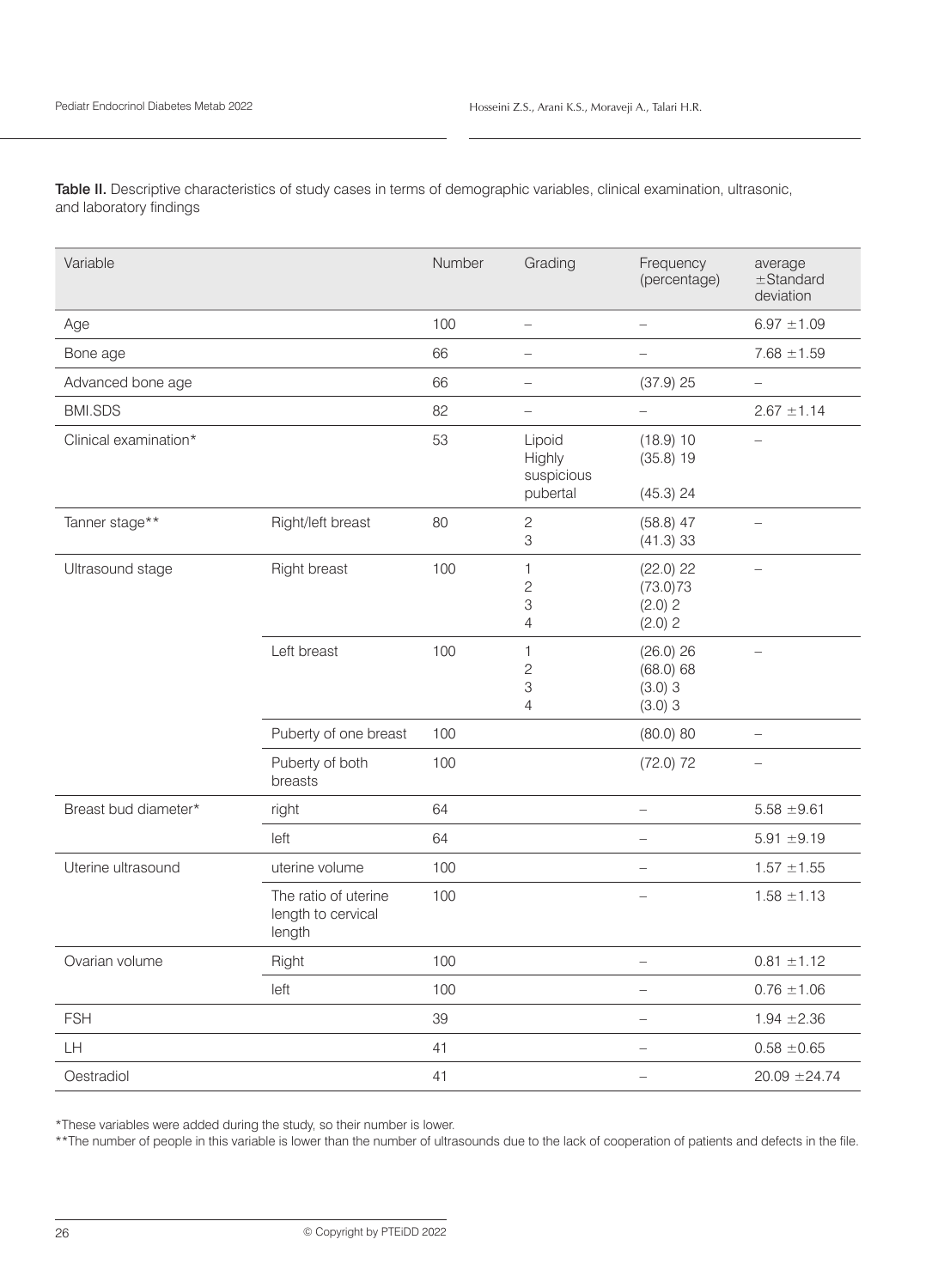Right ovarian volume, in addition to chronological age, bone age, right/left breast ultrasound stage, and uterine volume, also showed a relationship with left ovarian volume  $(r = 0.837, p < 0.001)$ , while left ovarian volume had a significant relationship with all variables except advanced bone age, right/left-breast Tanner volume, the ratio of uterine length to cervical length, and laboratory findings.

FSH level, in addition to right/left breast bud diameter and uterine volume, had a significant relationship with LH level  $(r = 0.691, p < 0.001)$ . LH level showed correlation only with FSH level, and oestradiol level had no correlation with any variables (Table III).

## **Discussion**

This study was done to evaluate the frequency of true thelarche in obese and overweight and 2–8-year-old girls who visited a public hospital in Iran in the years 2018 and 2019. Clinical examination, laboratory findings, and bone age determination have been used until now for the evaluation of precocious puberty, and ultrasound has not played a significant role. While ultrasound can differentiate adipose tissue and breast glandular tissue, it can also play an important role in examining pelvic organ maturity. In this study, we tried to show how ultrasound is useful along with clinical examination, pelvic organ ultrasound, and other methods.

One of the important results of our study is the high frequency of true thelarche in obese children, so that 80% of the children had thelarche at least in 1 breast and 72% in 2 breasts. Therefore, we can say that if an obese girl in precocious puberty age has prominent breasts, it is 80% likely that she has thelarche unilaterally or bilaterally.

The younger the age, the more important it is to diagnose precocious puberty. If precocious puberty begins before 6 years old, it is usually progressive, effects final height, and should be treated. In our study, there was no correlation between breast ultrasound and clinical examination, which means that breast enlargement resulting from obesity does not necessarily mean true thelarche.

Calcaterra *et al.* in 2009 examined the use of breast ultrasound for precocious puberty diagnosis in 60 precocious pubertal girls. They showed that the breast size more than 0.85 cm is associated with rapid progression of puberty and uterus size more than 5 cm, LH peak more than 7, endometrial echo in pelvic ultrasound, oestradiol level more than 50, and bone age more than 2 standard deviations above chronological age are related to more rapid progression of puberty [17]. In our study, only 3 children had uterine volume more than 5 cm<sup>3</sup>. Two of them were treated with a diagnosis of rapidly progressive precocious puberty and another one did not come and did not cooperate with bone age determination.

Youn *et al.* in 2015 evaluated 68 girls under age 8 years; 11 of them had no symptoms of puberty, 32 had premature thelarche symptoms, and 26 had precocious puberty symptoms. Breasts were evaluated by ultrasound. Laboratory tests including LH, FSH, and oestradiol were done and chronologi-

cal and bone age were determined and compared with ultrasonic findings. In this study it was shown that breast ultrasound can help diagnose true thelarche. However, its use for differentiation between true precocious puberty and premature thelarche is limited, and hormonal tests should be considered for better differentiation [15]. In our study, it was shown that ultrasound can diagnose thelarche in obese and overweight children before clinical examination and Tanner scale; therefore, it helps in earlier and faster diagnosis of precocious puberty. Also In our study, obesity grading had no significant relation with Tanner staging of puberty bilaterally, but it had significant and inverse correlation with ultrasonic staging of the right breast. Although it has and inverse relationship in the left breast, it was not significant. On the other hand, high grade of obesity did not cause higher staging of clinical examination. Younger children had higher BMI.SDS, but there was no correlation between BMI.SDS and uterine and right ovarian volume.

Zhou *et al*. in 2015 examined the effect of obesity in LH peak by Gonadotropin-releasing hormone (GnRH) stimulation test in precocious pubertal girls. In this study, 60 children were divided into 3 groups: normal weight (20 children), overweight (20 children), and obese (20 children). All the children had similar chronological age, but the bone age of obese and overweight children was more than that of normal children. BMI level had a negative relationship with LH peak level (by GnRH stimulation test and sex hormone binding globulin [SHBG]) but a positive relationship with neurokinin and leptin levels. In ultrasonic examination of the pelvic organs, the relationship between uterine volume, width, ovarian volume, and breast ultrasound grade was significant [18].

In our study, the laboratory examination LH average was 0.57, FSH average was 1.93, and oestradiol average was 20.09. LH and oestradiol have no significant relationship with BMI, variables of the right breast, left breast, uterus, and ovary. FSH level had correlation with LH level, uterine volume, and right/left breast bud diameter but had no significant relationship with BMI, other variables of the right/left breast, and ovarian volume. In our study a GnRH stimulation test was not done because it is not specific and was unnecessary.

In the review study of Giabicani *et al.* in 2013 it was shown that LH basic concentration and LH peak concentration after GnRH stimulation test and LH/FSH ratio has no conformity with progress of clinical criteria of puberty [19]. Also in our study, there was a correlation between FSH level and right/left breast bud diameter and uterine volume, but there was no significant relation between laboratory findings and precocious puberty and thelarche variables.

## **Conclusions**

We conclude that ultrasound can diagnose true thelarche in obese or overweight children before clinical diagnoses using the Tanner scale. It is also a non-aggressive and acceptable method by families that can be used for an earlier, easier, and more accurate diagnosis of thelarche and precocious puberty.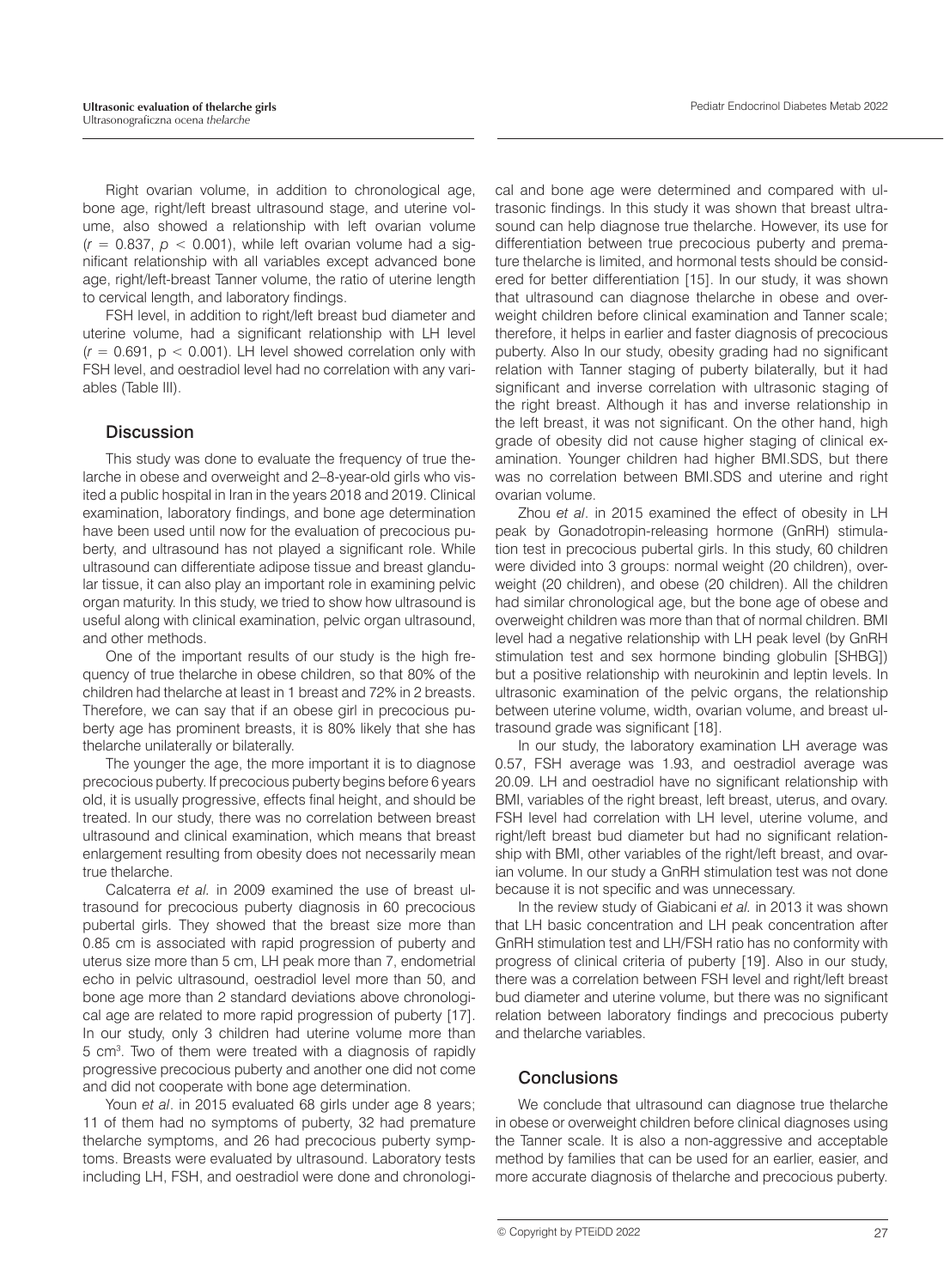| Table III. Evaluation of the relationship between demographic variables, clinical examination, ultrasonic, and laboratory findings. The data in the table show the<br>p-value |                                       |                   |                     |                      |                                          |                                           |                                 |                |                                     |                             |                |                                               |                             |                     |            |                |            |
|-------------------------------------------------------------------------------------------------------------------------------------------------------------------------------|---------------------------------------|-------------------|---------------------|----------------------|------------------------------------------|-------------------------------------------|---------------------------------|----------------|-------------------------------------|-----------------------------|----------------|-----------------------------------------------|-----------------------------|---------------------|------------|----------------|------------|
|                                                                                                                                                                               | Roue ade<br>$\Theta$ p $\overline{A}$ | Advanced bone age | SQS:IM <sub>8</sub> | Clinical examination | əbeis<br><b>Right/left-breast Tanner</b> | drade<br><b>Sinosantlu tasend-triging</b> | drade<br>Left-breast ultrasonic | Lipomastia     | diameter<br><b>Bight-breast bud</b> | diameter<br>Left breast bud | Uterine volume | to cervical length<br>Ratio of uterine length | <b>Bight ovarian volume</b> | Left ovarian volume | <b>HS3</b> | HΠ             | loibsitesO |
| Age                                                                                                                                                                           |                                       | 0.620<br>0.000    | 004<br>$\circ$      | 0.496                | 0.684                                    | 0.011                                     | 0.046                           | 0.076          | 0.015                               | 0.035                       | 0.008          | 0.595                                         | 0.032                       | 0.001               | 0.858      | 542<br>ö       | 0.837      |
| Bone age                                                                                                                                                                      |                                       | 0.000             | 472<br>O            | 0.780                | 0.574                                    | 0.600                                     | 0.616                           | 0.797          | 0.257                               | 0.022                       | 0.072          | 0.058                                         | 0.035                       | 0.021               | 0.987      | 338<br>Ö       | 0.474      |
| Advanced bone age                                                                                                                                                             |                                       |                   | 638<br>$\circ$      | 0.087                | 0.664                                    | 0.033                                     | 0.552                           | .239<br>Ö      | 0.924                               | 0.136                       | 0.899          | 0.207                                         | 0.960                       | 0.983               | 0.620      | 0.412          | 0.423      |
| BMI.SDS                                                                                                                                                                       |                                       |                   |                     | 0.600                | 0.342                                    | 0.041                                     | 0.405                           | 639<br>Ö       | 0.249                               | 0.116                       | 0.087          | 0.118                                         | 0.089                       | 0.033               | 0.357      | 0.750          | 0.873      |
| Clinical examination                                                                                                                                                          |                                       |                   |                     |                      | 0.169                                    | 0.089                                     | 0.049                           | 0.044          | 0.988                               | 0.864                       | 0.852          | 0.817                                         | 0.465                       | 0.985               | 0.719      | 0.353          | 0.555      |
| Right/left-breast<br>Tanner stage                                                                                                                                             |                                       |                   |                     |                      |                                          | 0.644                                     | 817<br>ö                        | 313<br>$\circ$ | 0.304                               | 0.071                       | 0.170          | 0.190                                         | 0.557                       | 992<br>ö            | 0.372      | 0.613          | 0.863      |
| ultrasonic grade<br>Right-breast                                                                                                                                              |                                       |                   |                     |                      |                                          |                                           | 0.000                           | 0.000          | 0.000                               | 0.010                       | 0.244          | $-917$<br>Ö                                   | 0.016                       | 012<br>ö            | 0.322      | 813<br>$\circ$ | 0.813      |
| Left-breast ultrasonic<br>grade                                                                                                                                               |                                       |                   |                     |                      |                                          |                                           |                                 | 0.000          | 0.000                               | 0.000                       | 0.059          | 0.487                                         | 0.047                       | 0.032               | 0.772      | 0.803          | 0.191      |
| Lipomastia                                                                                                                                                                    |                                       |                   |                     |                      |                                          |                                           |                                 |                |                                     |                             | 0.530          | 0.052                                         | 0.076                       | 0.146               | 0.172      | 0.946          | 0.434      |
| Right-breast bud<br>diameter                                                                                                                                                  |                                       |                   |                     |                      |                                          |                                           |                                 |                |                                     | 0.000                       | 0.008          | 0.000                                         | 0.059                       | 0.022               | 0.043      | 0.764          | 0.934      |
| Left-breast bud<br>diameter                                                                                                                                                   |                                       |                   |                     |                      |                                          |                                           |                                 |                |                                     |                             | 0.000          | 0.009                                         | 0.082                       | 0.014               | 0.032      | 0.927          | 0.607      |
| Uterine volume                                                                                                                                                                |                                       |                   |                     |                      |                                          |                                           |                                 |                |                                     |                             |                | 255<br>Ö                                      | 0.000                       | 0.000               | 0.005      | 0.191          | 0.525      |
| The ratio of uterine<br>length to cervical<br>length                                                                                                                          |                                       |                   |                     |                      |                                          |                                           |                                 |                |                                     |                             |                |                                               | 0.569                       | 0.233               | 0.980      | 0.348          | 0.772      |
| Right ovarian volume                                                                                                                                                          |                                       |                   |                     |                      |                                          |                                           |                                 |                |                                     |                             |                |                                               |                             | 000<br>Ö            | 0.236      | 0.852          | 0.625      |
| Left ovarian volume                                                                                                                                                           |                                       |                   |                     |                      |                                          |                                           |                                 |                |                                     |                             |                |                                               |                             |                     | 0.578      | 0.530          | 0.792      |
| FSH                                                                                                                                                                           |                                       |                   |                     |                      |                                          |                                           |                                 |                |                                     |                             |                |                                               |                             |                     |            | 0.000          | 0.234      |
| 舌                                                                                                                                                                             |                                       |                   |                     |                      |                                          |                                           |                                 |                |                                     |                             |                |                                               |                             |                     |            |                | 0.159      |
|                                                                                                                                                                               |                                       |                   |                     |                      |                                          |                                           |                                 |                |                                     |                             |                |                                               |                             |                     |            |                |            |